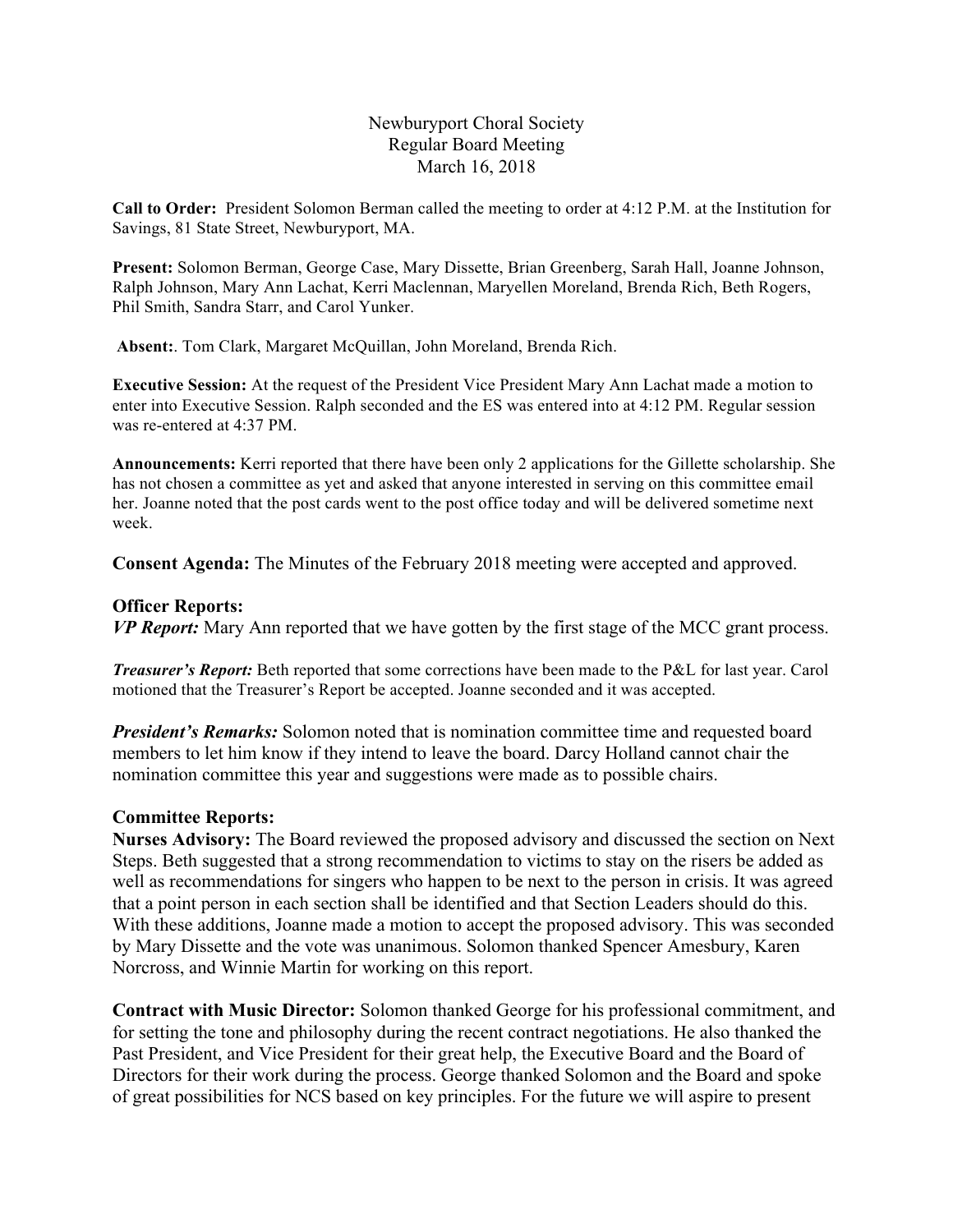excellent concerts of culturally relevant programs that will be interesting, engaging and entertaining for members and audience alike and will grow better by building on our strengths, resources and mission.

NB: Kerri Maclennan left at 5:10 PM.

## **Ongoing Business:**

Google Drive: Carol reported that she has created a folder on the shared drive entitled "File" Cabinet" where all "shared with me" files will be placed in relevant drawers. This will permit easier location of needed documents. She requested permission to move files to pertinent folders. The Board granted permission to move forward on the project and to move the files.

**Riser Safety:** Sandy reported that a request has been made by the altos for an additional side rail for the risers and that the Logistics Director was aware of the request. Ralph reported that the railings for both the alto and soprano risers cost \$579 and that they will arrive on Easter Friday.

# **Ops Plan Review:**

*Logistics* – All OK

*Concert Dir.*- Membership tickets are distributed; sign up sheets for the reception will be out on the  $19^{th}$ .

*Music Director* – Pleased with progress. On April  $28<sup>th</sup>$  the first half hour will be taken up with a talk on Zelenka by Michael Driscoll, Director of the Andover Choral Society.

*Revenue* – There were 119 on the fall sponsorship list for renewals; there are 50 on the spring and mailings to them have gone out. Only 58 singers are sponsors. The ads are coming along and money is beginning to come in. Mary D. suggested adding a line on the registration form to make it easier for members to become sponsors.

*Marketing* - Brian presented the marketing plan for the spring and noted that flyers will be available for members to take. Riverwoods in Exeter and Brooksby Village will be contacted about the concert. Anyone with contacts to historical or cultural organizations in the are should let him know.

**Singer Protocol:** Solomon noted that there needs to be some agreement on concert protocol issues, such as water bottles in concert, singer applause, jewelry worn, etc. He requested the Board's approval for he and George to determine the requirements. All were amenable.

# **New Business:**

**Social Media Policy:** On a motion by Ralph, seconded by Sarah and approved by all, the Social Media Policy discussion was tabled for the April meeting.

**Summer Sing:** Solomon asked for a motion to suspend the rules and appropriate \$1550 for the summer sing. The motion was made by Ralph, was seconded and the vote unanimous.

## **2018-2019 Programming:**

George presented the proposal of programs and their budgets for the upcoming season. The Summer Sing will consist of the Bach B Minor Mass excerpts. The winter 2018 concert, entitled "Peace and Remembrance" will include Charpentier's Messe de Minuit, various seasonal pieces,